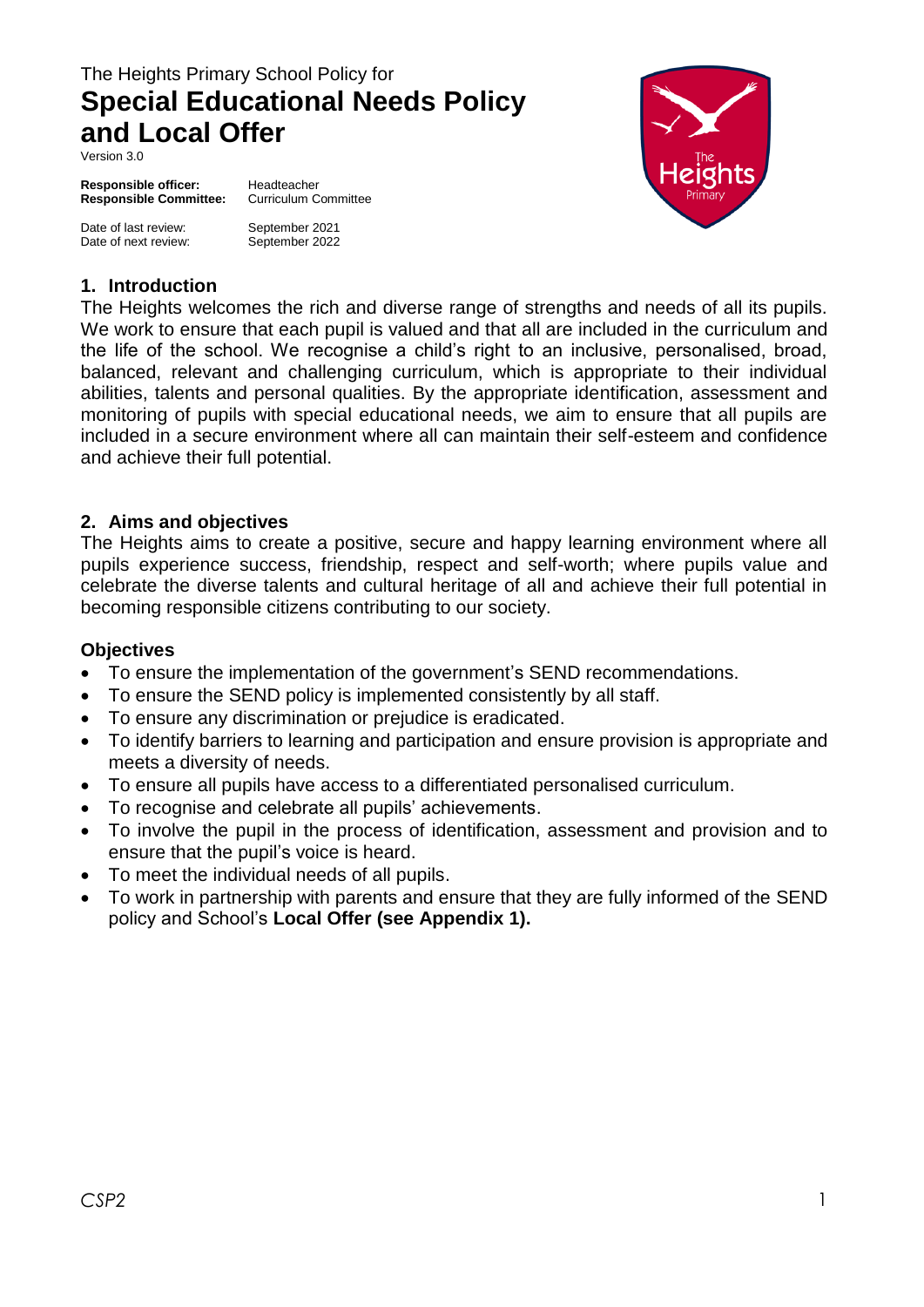## **3. Definition of SEND**

A pupil has special educational needs if he/she has a learning need/disability which requires special educational provision to be made. A pupil with SEND has significantly greater difficulty in learning than the majority of pupils of the same age. Equally they may have a need/disability which hinders them from accessing the same educational opportunities as their peers.

At The Heights Primary School we work on the basis that any pupil at any time may require alternative or additional provision for a limited or a prolonged period of time to help them overcome difficulties which prevent them from accessing the curriculum or fulfilling their potential. Our curriculum will be suitably differentiated and respond to pupils' diverse learning needs.

The Government's new SEND Code of Practice has divided types of SEND into four broad categories:

- Communication & interaction
- Cognition & Learning
- Social, mental or emotional health
- Sensory and/or physical

## **4. School Based Support**

The majority of children and young people with SEND will have their needs met through mainstream educational provision and should make good progress through high quality teaching and support. Every teacher is a teacher of every pupil and is responsible for making their lessons accessible to all pupils by providing work at an appropriate level through differentiation and varied teaching styles.

They are also responsible for the early identification of pupils with SEND through the school's approach to monitoring the progress and development of all pupils.

Staff will be offered high quality professional training (CPD) to ensure they have the knowledge, skills and expertise to support a wide range of pupils' needs.

When a need is identified, a Provision Map of support is developed by the class teacher and discussed with the pupil and parents.

These Provision Maps and plans of support are reviewed every short term. Parents of pupils are warmly invited to attend reviews and pupils are involved in the process of setting targets.

Where pupils make inadequate progress despite high quality, targeted teaching, then the school will consider involving specialists and outside agencies.

The Special Educational Needs Coordinator (**SENCo** – Mrs Tanja Van Schie), class teachers and appropriate specialists will consider a range of well founded and effective teaching approaches, strategies and interventions to support pupil's progress towards agreed outcomes. (**see the Local Offer – Appendix 1**)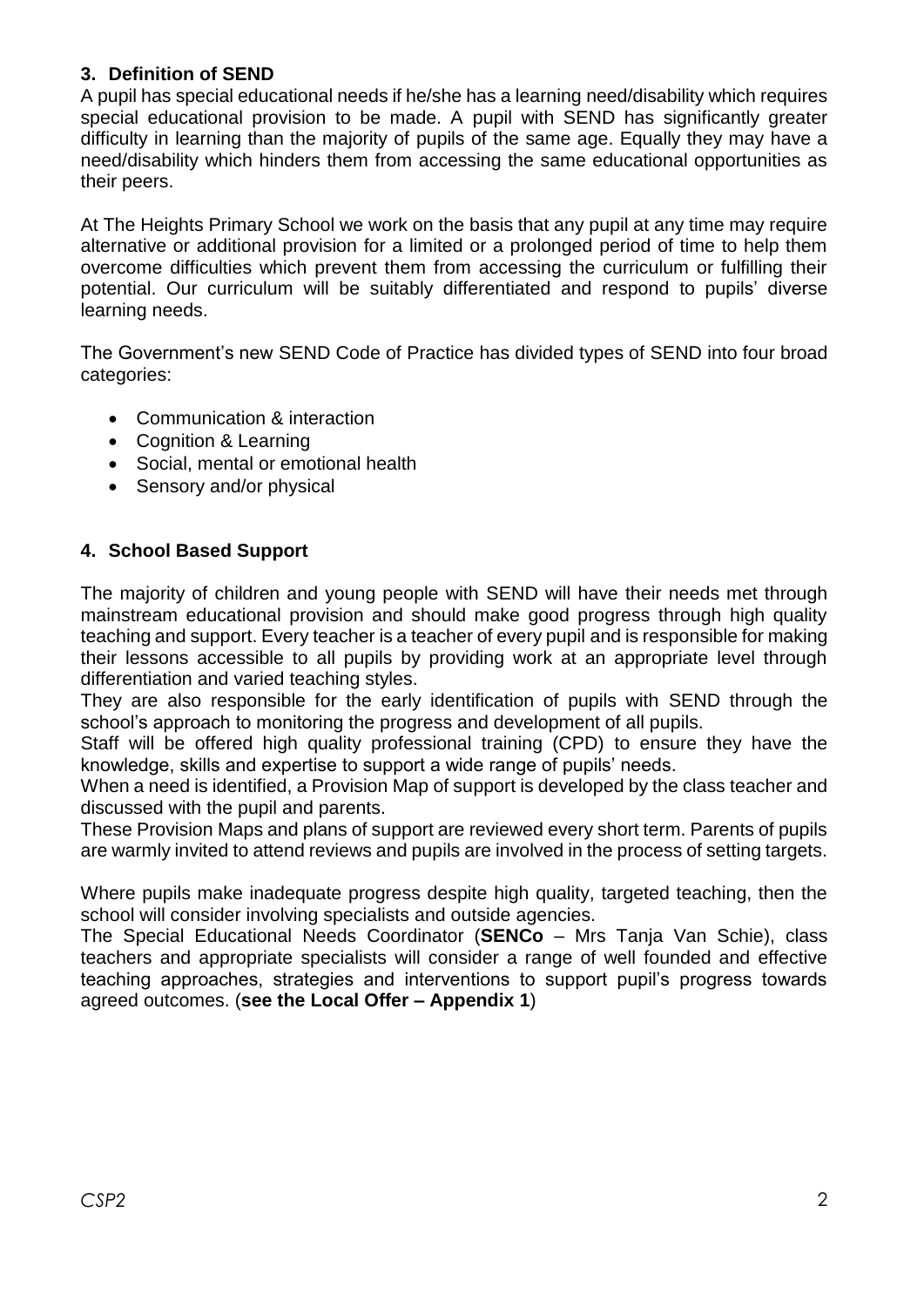# **5. Education and Health Care Plans**

Pupils who have complex and significant educational, health and or social needs may require an assessment of these by the Local Authority's (Reading Borough Council) SEND Assessment team. This could lead to the development of an Education, Health and Care Plan (EHCP) for the pupil.

The Local Authority must arrange the special provision specified in the plan and prepare a personal budget where necessary. At The Heights Primary School the headteacher must ensure that those teaching and working with the pupil are aware of their needs and have arrangements in place to meet them.

# **6. Admissions policy**

Pupils will not be denied admission to the school on grounds of SEND.

All pupils have access to an appropriate education that gives them the opportunity to achieve their personal potential. We take care to include pupils with SEND, vulnerable pupils, pupils at risk of exclusion from school and pupils from all ethnic and other religious backgrounds. We also include pupils with exceptional abilities; the gifted and talented (see Challenge & Achievement for All and Equal Opportunities Policies).

## **7. The role of Governors**

The named governor with responsibility for SEND, Dr Winnie Wang will liaise closely with the SENCo.

The governing body, in co-operation with the Head will determine the school's general policy, Local Offer and approach to SEND provision.

The governors will agree the appropriate staffing and funding arrangements.

The governing body will report annually to parents on the success of the school's policy for pupils with SEND and its Local Offer.

## **8. Evaluating SEND Policy and Local Offer**

The SEND Policy is reviewed annually.

Policy evaluation focuses on:-

- How far the aims and objectives have been met.
- How effective the provision has been with regard to the following:
	- i) All staff's awareness of pupils with SEND at the start of the Autumn Term.
	- ii) The progress and attainment of pupils with SEND.
	- iii) The Comments and feedback from parents and pupils.
	- iv) Staff's knowledge and use of practices regarding exam concessions where appropriate
	- v) How far Pupils with SEND are prepared for the next phase of learning when they leave The Heights

## **9. Complaints Procedures**

If a parent/carer feels dissatisfied or has a complaint regarding special educational needs provision, they should, in the first instance, contact the classteacher and SENCo at the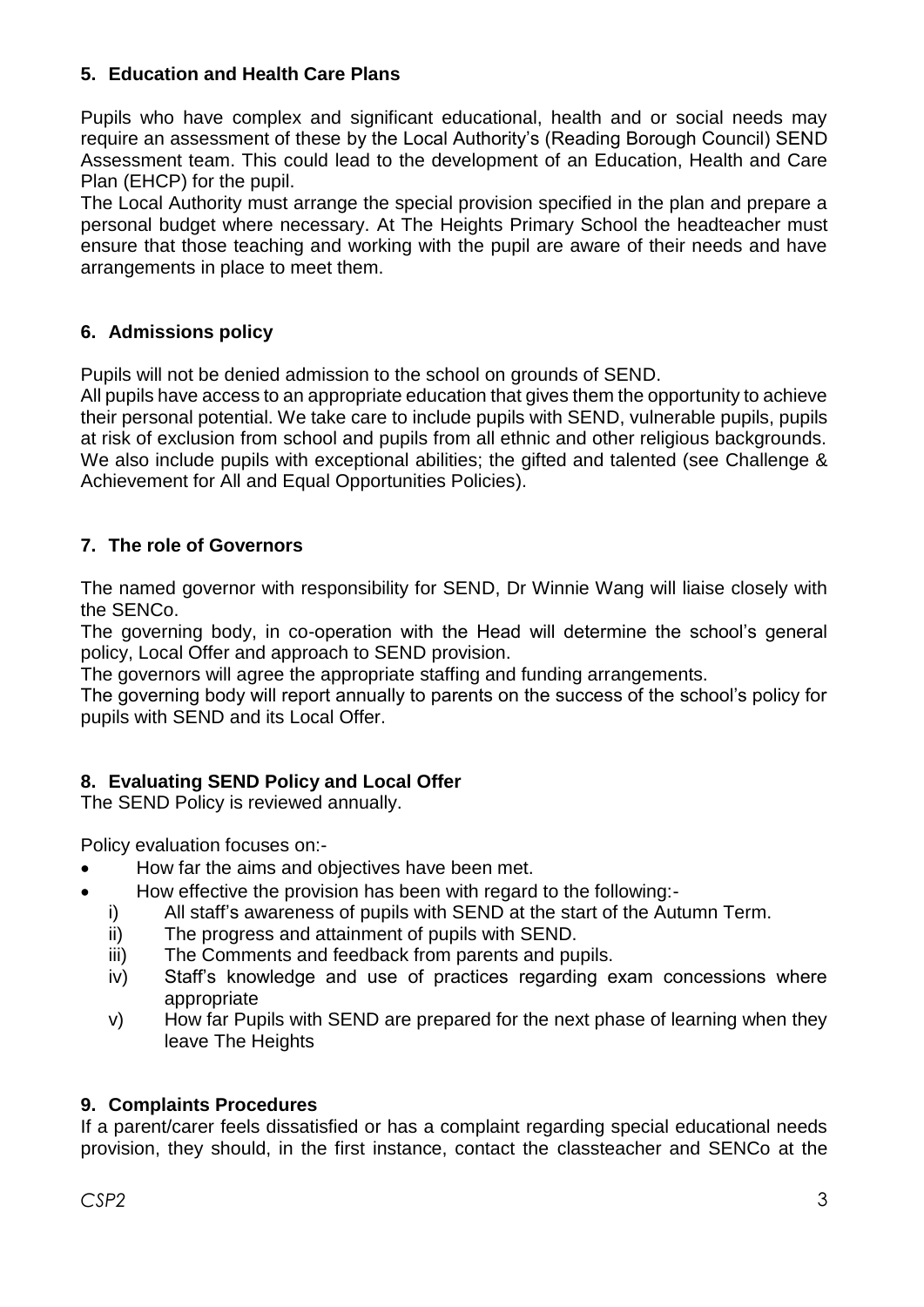school. If the parent/carer is still not satisfied, they should follow the school's Complaints Procedure.





#### **SEN Information Report / Local Offer Submission 2021/2022 (all schools)**

#### *Please submit your responses to* [localoffer@reading.gov.uk](mailto:localoffer@reading.gov.uk)

**This form has been designed to bring together the local authority's requirement for all settings/schools as well as give individual settings autonomy on how they deliver these expectations. School Name: The Heights Primary School Address: 129 Upper Woodcote Road, Caversham, Reading RG4 7LB Telephone:** 0118 357 0123 **Email: info@theheightsprimary.co.uk Website:** <http://www.theheightsprimary.co.uk/> **Ofsted link:** <https://reports.ofsted.gov.uk/provider/21/139972> **Head teacher: Mrs Karen Edwards SENCo: Name: Mrs Tanja Van Schie Contact: senco@theheightsprimary.co.uk Date of latest Accessibility Plan:**

**Date completed: 5 th September 2021 By whom:**

**Name: Karen Edwards Role: Headteacher** 

**Government Legislation requires all schools to publish the SEN Information Report / Local Offer (clause 65 of the Children's Act). This report is co-produced by the Headteacher, Governor's and parents. It is a lengthy document and its aim is to outline the provision that the school provides for children with SEND.**

**\*School to provide a general statement about what the school provides in box below**

#### **General Statement –**

The Heights welcomes the rich and diverse range of strengths and needs of all its pupils. We work to ensure that each pupil is valued and that all are included in the curriculum and the life of the school. We recognise a child's right to an inclusive, personalised, broad, balanced, relevant and challenging curriculum, which is appropriate to their individual abilities, talents and personal qualities. By the appropriate identification, assessment and monitoring of pupils with special educational needs, we aim to ensure that all pupils are included in a secure environment where all can maintain their selfesteem and confidence and achieve their full potential.

| <b>Regulations</b>                                                                                    |                                                                                                                   | <b>School Response</b>                                                                                                                                                                                                                                                                                                                                                                                                                                                                                                                  |
|-------------------------------------------------------------------------------------------------------|-------------------------------------------------------------------------------------------------------------------|-----------------------------------------------------------------------------------------------------------------------------------------------------------------------------------------------------------------------------------------------------------------------------------------------------------------------------------------------------------------------------------------------------------------------------------------------------------------------------------------------------------------------------------------|
| The kinds<br>of special<br>educational<br>needs for<br>which<br>provision is<br>made at the<br>school | Do you have<br>children<br>with SEND in<br>your school?<br>What kinds<br>of SEND do<br>those<br>children<br>have? | We are a proudly inclusive school with a higher proportion of children on<br>the SEN register and with EHCPs than the national average.<br>The four categories of SEN needs are:<br>Cognition and learning<br>Sensory and/or Physical development Communication and<br>$\bullet$<br>interaction<br>Social, emotional, mental health difficulties<br>$\bullet$<br>Provision is made for a wide range of special educational needs such as:<br>• Autism Spectrum Condition (ASC)<br>• Attention Deficit and Hyperactivity Disorder (ADHD) |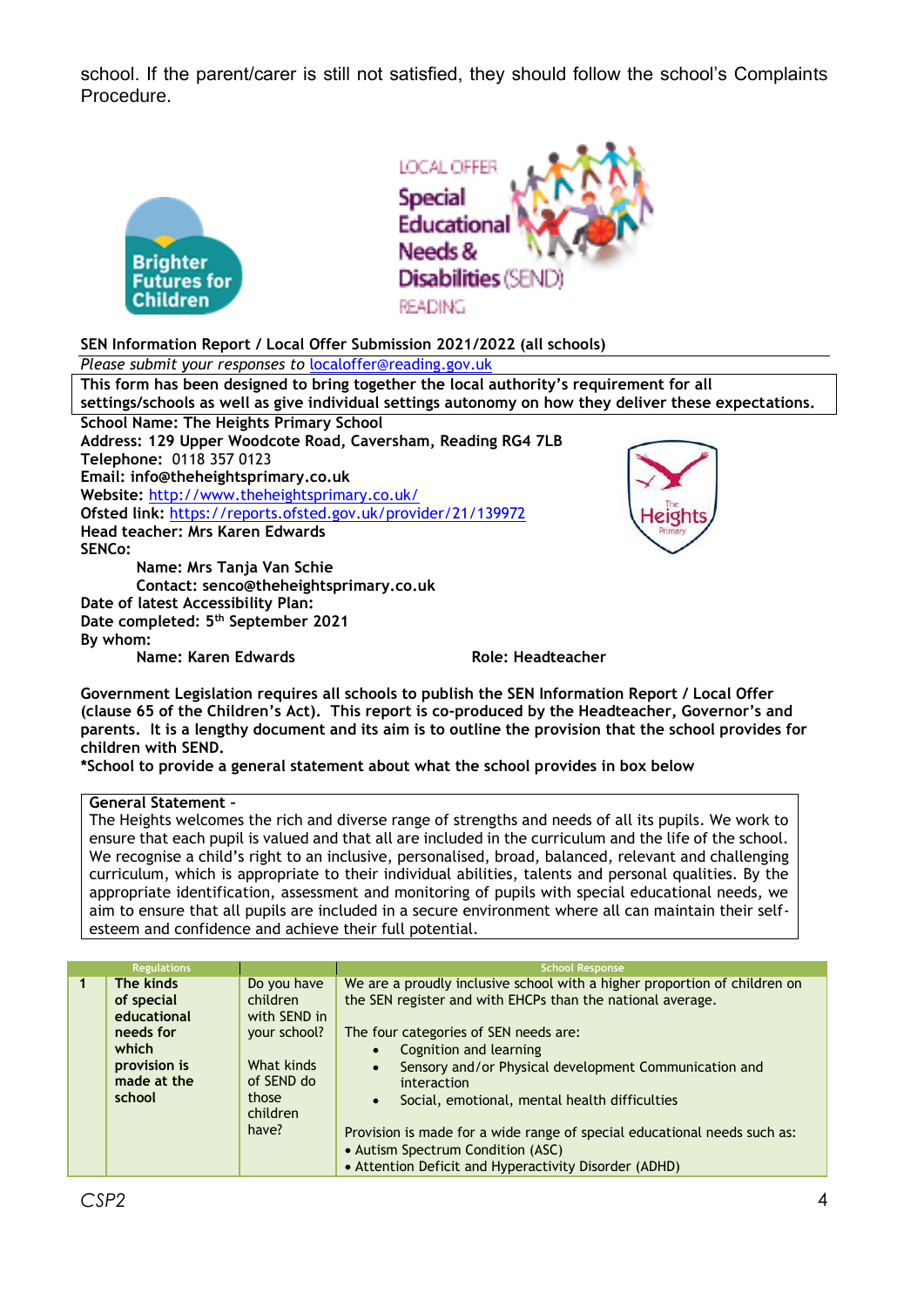|                |                                                                                                                                                                             |                                                                                                                                                                                                                                    | • Specific Learning Difficulties (SpLD), such as Dyslexia or Dyspraxia<br>· Social, Emotional, Mental Health (SEMH)<br>• Speech, Language & Communication<br>• Hearing Impairment (HI)                                                                                                                                                                                                                                                                                                                                                                                                                                                                                                                                                                                                                                                                                                                                                                                            |
|----------------|-----------------------------------------------------------------------------------------------------------------------------------------------------------------------------|------------------------------------------------------------------------------------------------------------------------------------------------------------------------------------------------------------------------------------|-----------------------------------------------------------------------------------------------------------------------------------------------------------------------------------------------------------------------------------------------------------------------------------------------------------------------------------------------------------------------------------------------------------------------------------------------------------------------------------------------------------------------------------------------------------------------------------------------------------------------------------------------------------------------------------------------------------------------------------------------------------------------------------------------------------------------------------------------------------------------------------------------------------------------------------------------------------------------------------|
| $\overline{2}$ | <b>Information</b><br>related to<br>mainstream<br>schools<br>about the<br>school's<br>policies for<br>the<br>identificatio<br>n and<br>assessment<br>of pupils<br>with SEND | How do you<br>know if a<br>pupil has<br>SEN?<br>How will I<br>know if my<br>child is<br>receiving<br><b>SEN</b><br>support?                                                                                                        | Teachers are responsible for the early identification of pupils with SEND<br>through the school's approach to monitoring the progress and development<br>of all pupils.<br>We track the progress of all our learners and as professionals we regularly<br>discuss any concerns we have as well as celebrate achievements. We also<br>have systems in place to use data to support tracking.<br>When a need is identified, a Provision Map of support is developed by the<br>class teacher and SENCO and discussed with the pupil and parents.<br>These Provision Maps and plans of support are reviewed every term.<br>Parents of pupils are warmly invited to attend reviews and pupils are<br>involved in the process of setting targets.<br>If parents have concerns about their child's progress they will be<br>encouraged to speak to the class teacher in the first instance and then<br>SENCo. We have some very good in-house expertise in special educational<br>needs. |
| 3.             | <b>Information</b><br>about the<br>school's<br>policies for<br>making<br>provision<br>for pupils<br>with SEND<br>whether or<br>not pupils<br>have EHC<br>plans              | Where can I<br>find<br>information<br>about the<br>school SEN<br>Policy?                                                                                                                                                           | Information about the school's SEN policy can be found on the school<br>website.<br>Having identified needs, we seek to match provision to need. We define<br>expected outcomes of interventions and monitor the impact through<br>regular meetings and tracking of pupil progress. Our SENCo leads on this<br>aspect and shares this information with governors.                                                                                                                                                                                                                                                                                                                                                                                                                                                                                                                                                                                                                 |
| 3a             | How the<br>school<br>evaluates<br>the<br>effectivene<br>ss of its<br>provision<br>for such<br>schools                                                                       | How do you<br>make sure<br>that the SEN<br>provision is<br>helping<br>pupils make<br>better<br>progress?<br>How do you<br>check other<br>outcomes<br>for children<br>with SEND,<br>such as<br>independenc<br>e and well-<br>being? | Our staff receive regular training to help them provide a high standard<br>of pastoral support including supporting children with anxieties and<br>speech, language and social communication difficulties.<br>Relevant staff have been trained to support different medical needs.<br>We have a First Aid & Management & Administration of Policy in place.<br>We regularly monitor attendance and take the necessary actions to<br>prevent prolonged unauthorised absence. Learners' voices are central to<br>our ethos and this is encouraged in a variety of ways, in both curricular<br>and extra-curricular activities and experiences.<br>All staff strive to enable our learners to develop greater independence<br>and resilience.                                                                                                                                                                                                                                        |
| 3 <sub>b</sub> | <b>The</b><br>school's<br>arrangemen<br>ts for<br>assessing<br>and<br>reviewing<br>the<br>progress of<br>pupils with                                                        | How do you<br>check and<br>review the<br>progress<br>made by<br>pupils with<br>SEN?<br>How will I<br>find out                                                                                                                      | We have an open door policy so parents can discuss any concerns with<br>staff before and after school.<br>We offer two parent consultations a year and one full annual report<br>for every pupil.<br>Children with EHCPs have Individual Challenge and Achievement<br>Plan meetings with the classroom teacher and SENCO to review,<br>reflect upon and set targets.<br>We produce a weekly newsletter (The Heights Highlights) sharing and<br>celebrating our learners' activities and achievements and weekly class<br>overviews in all year groups which show what the children are learning                                                                                                                                                                                                                                                                                                                                                                                   |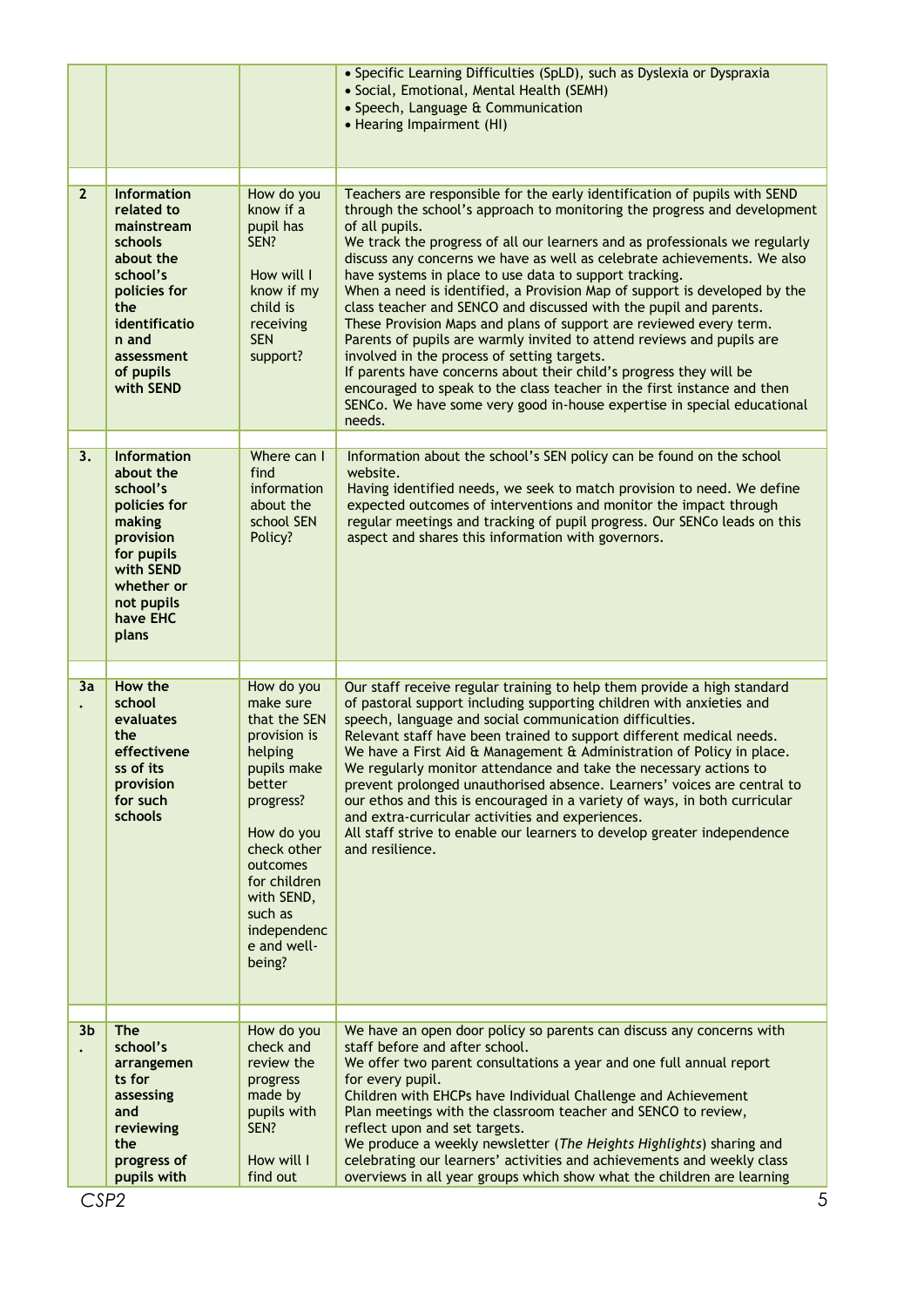|                | special<br>educational<br>needs                                                                  | about the<br>progress my<br>child is<br>making?<br>How will I<br>be involved<br>in those<br>reviews?<br>Who else<br>will be<br>there?                                                                        | each week.<br>We are continuing to develop our online portals and portfolios (Google<br>Classroom and Tapestry) for all our learners which will enable parents to<br>see the activities and individual progress made by them.<br>The school holds a range of information sessions for parents throughout<br>the year on issues such as 'How to support your child with Phonics,<br>Reading, Writing and Maths', how PSHE is taught in school and Online<br>Safety.<br>The school website pinpoints links to different sites that help parents to<br>support their child(ren) across different areas of their school life.                                                                                                                                                                                                                                                                                                                                                                                                                                                                                                                                                                                                                                                                                                                                                                                                                                                                      |
|----------------|--------------------------------------------------------------------------------------------------|--------------------------------------------------------------------------------------------------------------------------------------------------------------------------------------------------------------|------------------------------------------------------------------------------------------------------------------------------------------------------------------------------------------------------------------------------------------------------------------------------------------------------------------------------------------------------------------------------------------------------------------------------------------------------------------------------------------------------------------------------------------------------------------------------------------------------------------------------------------------------------------------------------------------------------------------------------------------------------------------------------------------------------------------------------------------------------------------------------------------------------------------------------------------------------------------------------------------------------------------------------------------------------------------------------------------------------------------------------------------------------------------------------------------------------------------------------------------------------------------------------------------------------------------------------------------------------------------------------------------------------------------------------------------------------------------------------------------|
| 3 <sub>c</sub> | <b>The</b>                                                                                       | How do                                                                                                                                                                                                       | Every teacher is a teacher of every pupil and is responsible for making                                                                                                                                                                                                                                                                                                                                                                                                                                                                                                                                                                                                                                                                                                                                                                                                                                                                                                                                                                                                                                                                                                                                                                                                                                                                                                                                                                                                                        |
|                | school's<br>approach to<br>teaching<br>pupils with<br><b>SEND</b>                                | your<br>teachers<br>help pupils<br>with<br>learning<br>difficulties<br><b>or</b><br>disabilities<br>to learn?<br>How can I<br>find out<br>more about<br>what my<br>child is<br>learning at<br>the<br>moment? | their lessons accessible to all pupils by providing work at an appropriate<br>level through differentiation and varied teaching styles.<br>High quality well differentiated teaching is embedded in our practice.<br>Learning experiences are led by the pupils' interests and cultures<br>therefore supporting their aspirations.<br>Pupils' views on this are gained through a variety of different ways<br>including through the School & Eco-councils.<br>Teaching covers the various styles of learning and learners;<br>kinaesthetic, visual and auditory. As a result of this all learners are able<br>to access the curriculum.<br>Visual timetables and visual prompts are used to support 1:1, small group<br>& whole class teaching.<br>We nurture an open dialogue of two-way feedback and therefore welcome<br>ideas and suggestions from parents. This is also reinforced by generic<br>updates on the curriculum which we share through The Heights Highlights,<br>our newsletter, and/or our website. We host a number of curriculum<br>evenings/ learning events to help families understand what learning is<br>expected and how they can best support their child's/young person's<br>need. Should more regular contact be required, our staff make suitable<br>arrangements to ensure this is put in place. We believe in supporting the<br>development of parenting skills and as such aim to deliver workshops on-<br>site working in collaboration with other agencies. |
| 3d             | How the                                                                                          | How have                                                                                                                                                                                                     | We have an accessibility plan and as such make every effort to make                                                                                                                                                                                                                                                                                                                                                                                                                                                                                                                                                                                                                                                                                                                                                                                                                                                                                                                                                                                                                                                                                                                                                                                                                                                                                                                                                                                                                            |
|                | school<br>adapts the<br>curriculum<br>and<br>learning<br>environmen<br>t for pupils<br>with SEND | you made<br>the school<br>buildings<br>and site<br>safe and<br>welcoming<br>for pupils<br>with SEN or<br>disabilities?<br>How will the<br>curriculum<br>be matched<br>to my<br>child's<br>needs?             | reasonable adjustments where possible.<br>Our accessibility plan demonstrates our commitment towards all learners<br>and towards providing an inclusive learning environment.                                                                                                                                                                                                                                                                                                                                                                                                                                                                                                                                                                                                                                                                                                                                                                                                                                                                                                                                                                                                                                                                                                                                                                                                                                                                                                                  |
| 3e             | <b>Additional</b>                                                                                | Is there                                                                                                                                                                                                     | We buy in an Educational Psychologist service to advise our staff and                                                                                                                                                                                                                                                                                                                                                                                                                                                                                                                                                                                                                                                                                                                                                                                                                                                                                                                                                                                                                                                                                                                                                                                                                                                                                                                                                                                                                          |
|                | support for<br>learning<br>that is<br>available to<br>pupils with<br><b>SEND</b>                 | additional<br>support<br>available to<br>help pupils<br>with SEND<br>with their<br>learning?<br>How are the<br>school's<br>resources                                                                         | support the needs of our children with SEND.<br>We have Play Therapist who comes into school 1 day a week and works<br>with children who may benefit from this form of therapy.<br>We have Canine Assisted Learning every Monday for children who may<br>benefit from this form of therapy.<br>Our SENCo, Headteacher and Deputy Headteacher are very experienced<br>and always available to support and advise parents.<br>Our SENCo draws on support from different specialists who offer advice                                                                                                                                                                                                                                                                                                                                                                                                                                                                                                                                                                                                                                                                                                                                                                                                                                                                                                                                                                                             |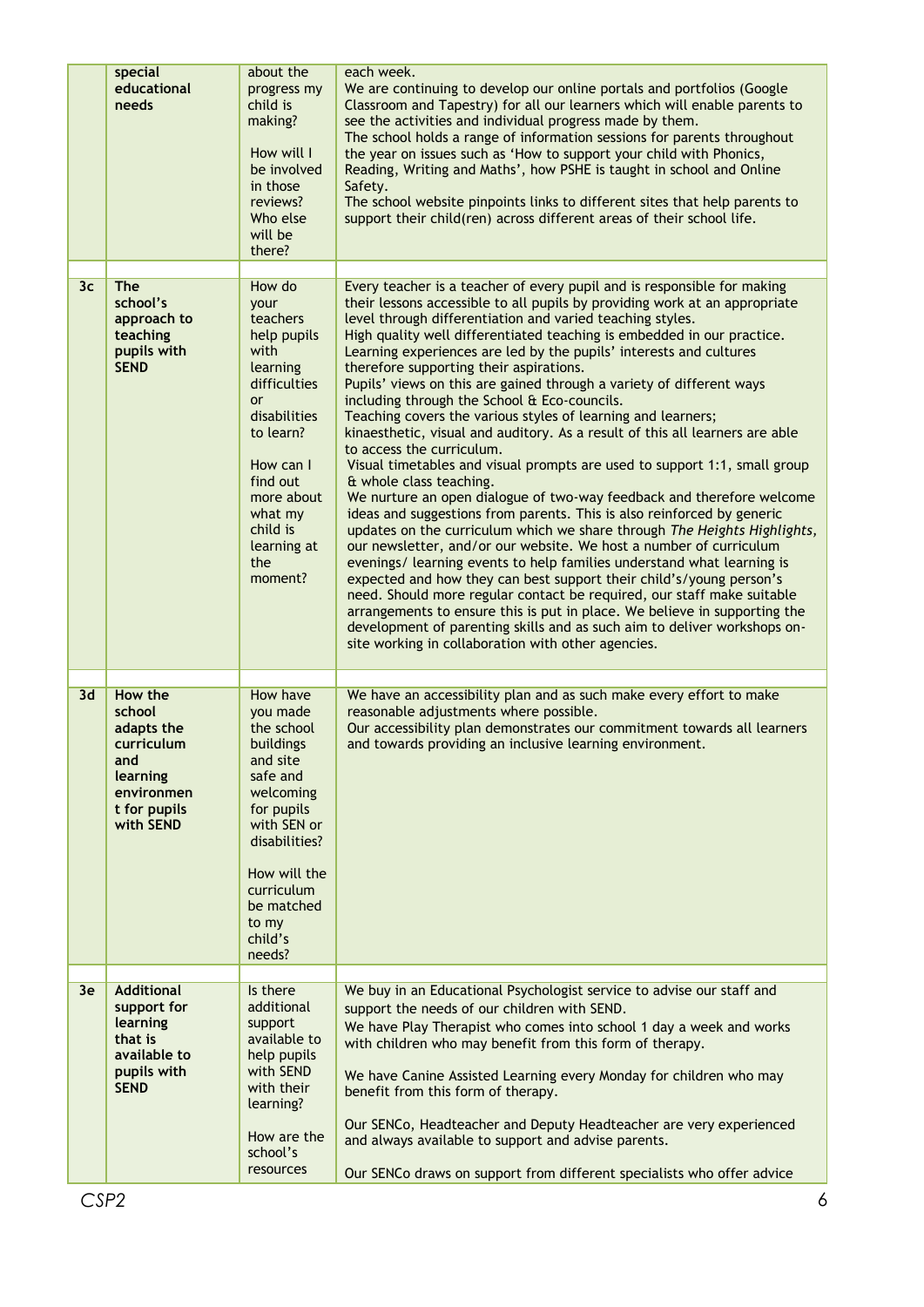|    |                                                                                                                                     | allocated<br>and<br>matched to<br>children's<br>special<br>educational<br>needs?<br>How will I<br>know if my<br>child is<br>getting<br>extra<br>support?<br>How is the<br>decision<br>made about<br>how<br>much/what<br>support my<br>child will<br>receive?                       | and strategies.                                                                                                                                                                                                                                                                                                                                                                                                                                                                                                                                                                                                                                                                                                                                                                                                                                                                                                                                                                                                                                                                                                                                                                                                                                                                                                       |
|----|-------------------------------------------------------------------------------------------------------------------------------------|------------------------------------------------------------------------------------------------------------------------------------------------------------------------------------------------------------------------------------------------------------------------------------|-----------------------------------------------------------------------------------------------------------------------------------------------------------------------------------------------------------------------------------------------------------------------------------------------------------------------------------------------------------------------------------------------------------------------------------------------------------------------------------------------------------------------------------------------------------------------------------------------------------------------------------------------------------------------------------------------------------------------------------------------------------------------------------------------------------------------------------------------------------------------------------------------------------------------------------------------------------------------------------------------------------------------------------------------------------------------------------------------------------------------------------------------------------------------------------------------------------------------------------------------------------------------------------------------------------------------|
| 3f | <b>Activities</b>                                                                                                                   | What social                                                                                                                                                                                                                                                                        | <b>Our Equal Opportunities</b>                                                                                                                                                                                                                                                                                                                                                                                                                                                                                                                                                                                                                                                                                                                                                                                                                                                                                                                                                                                                                                                                                                                                                                                                                                                                                        |
|    | that are<br>available<br>for pupils<br>with SEND<br>in addition<br>to those<br>available in<br>accordance<br>with the<br>curriculum | and extra-<br>curricular<br>activities<br>are<br>available for<br>students<br>with SEND?<br>How can my<br>child and I<br>find out<br>about these<br>activities?<br>How will my<br>child be<br>included in<br>activities<br>outside the<br>classroom,<br>including<br>school trips? | & Inclusion Policies promote involvement of all our learners in all<br>aspects of the curriculum including activities outside the classroom.<br>Where there are concerns of safety and access, further thought and<br>consideration is put in place to ensure needs are met; where applicable<br>parents/ carers are consulted and involved in planning.<br>We offer a wide range of after school clubs including Netball Club,<br>Football Club, Tag Rugby, Running Club, Multi-Skills, Art Club, Musical<br>Theatre, STEM Club, and Street Dance. The school works in close<br>collaboration with providers of after school clubs to ensure that all<br>staff are aware of any additional needs allowing all children to fully<br>participate and enjoy these extracurricular activities.<br>All of our indoor and outdoor areas are accessible from a wheelchair and<br>are fully supportive of children who have physical needs.                                                                                                                                                                                                                                                                                                                                                                                  |
| 3g | <b>Support</b><br>that is                                                                                                           | What support<br>will there be<br>for my child's                                                                                                                                                                                                                                    | We are a Therapeutic Thinking School. This means that we value all pupils<br>and have a therapeutic approach. Pupils feel a sense of belonging and                                                                                                                                                                                                                                                                                                                                                                                                                                                                                                                                                                                                                                                                                                                                                                                                                                                                                                                                                                                                                                                                                                                                                                    |
|    | available<br>for<br>improving<br>the<br>emotional<br>and social<br>developmen<br>t of pupils<br>with SEND                           | overall well-<br>being?                                                                                                                                                                                                                                                            | area able to seek emotional and well being support from practitioners. All<br>children across the school practice mindfulness every day. Therapeutically<br>beneficial activities are timetabled into the personalised provision of our<br>SEN children and all children experience protected time each fortnight.<br>We have an Emotional Well-being Practitioner employed in the school who<br>is able to offer 1:1 or small group supports.<br>We have Canine Assisted Learning support for selected students each<br>week. Every Thursday a Play Therapist works with children on a 1:1 basis.<br>As a school we have bought into the Schools Link project and we have half-<br>termly mental health surgeries. These are run by the SENCo in<br>collaboration with the school's Educational Psychologist and Primary<br>Mental Health Worker.<br>During the Covid 19 pandemic addition provision have been put in place to<br>support the mental health of our pupils and their families. This extends to<br>offering places at school to vulnerable students, regular virtual input from<br>classroom teachers, our Emotional wellbeing practitioner, SENCO, Deputy<br>Head and Headteacher. We have continued CAL and play therapy<br>virtually. In addition those children in school have received additional |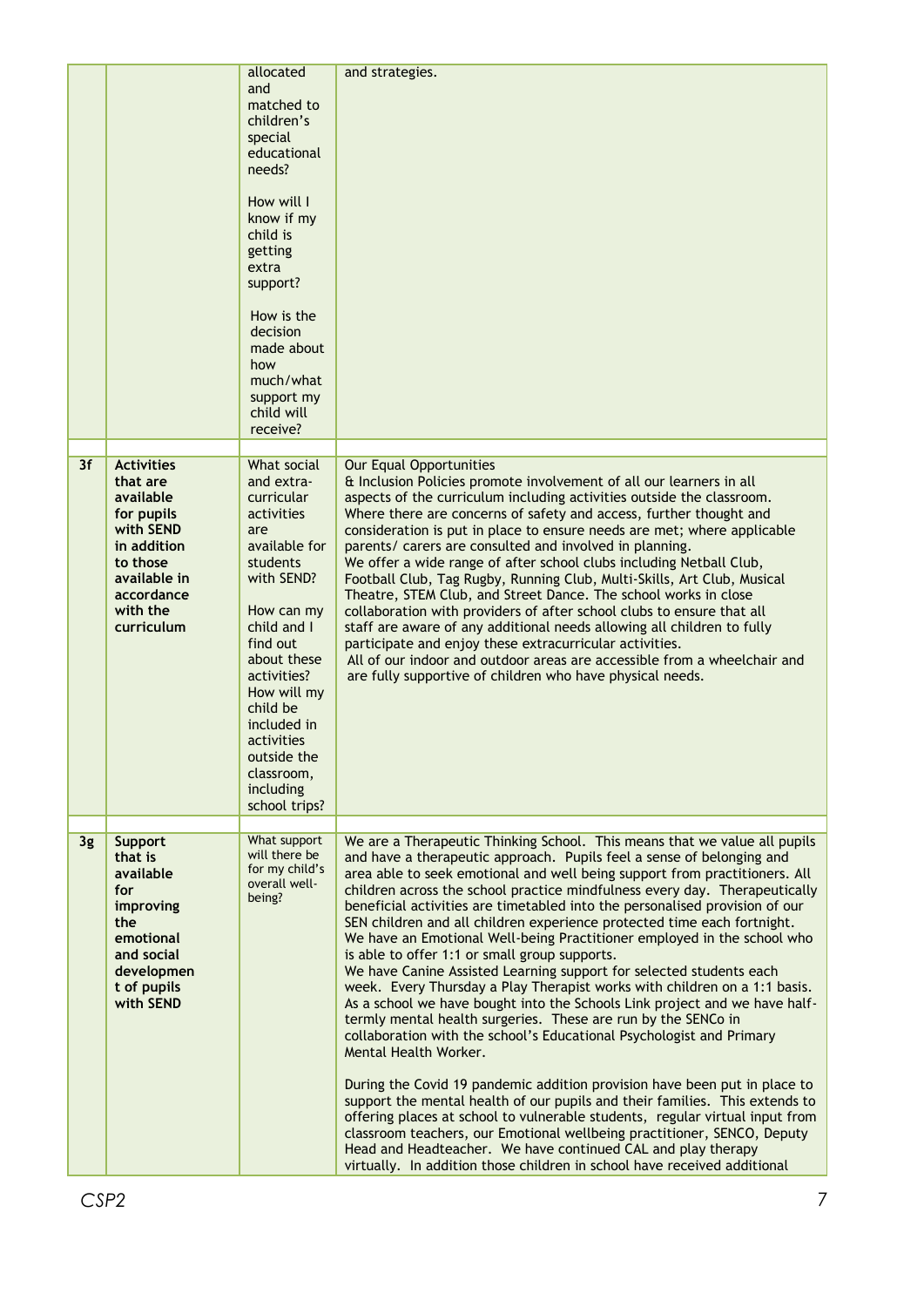|    |                                                                                                                                                                                                               |                                                                                                                                                                                                                                              | nurture and PSHE input. The school have led assemblies on mental health<br>and well-being and the SENCO has been updating the school website each<br>week with resources to support children, young people and their families<br>throughout this very challenging time.                                                                                                                                                                                                                                                                                                                                                                                                                     |
|----|---------------------------------------------------------------------------------------------------------------------------------------------------------------------------------------------------------------|----------------------------------------------------------------------------------------------------------------------------------------------------------------------------------------------------------------------------------------------|---------------------------------------------------------------------------------------------------------------------------------------------------------------------------------------------------------------------------------------------------------------------------------------------------------------------------------------------------------------------------------------------------------------------------------------------------------------------------------------------------------------------------------------------------------------------------------------------------------------------------------------------------------------------------------------------|
| 4. | In relation<br>to<br>mainstream<br>schools, the<br>name and<br>contact<br>details of<br>the SEN Co-<br>ordinator                                                                                              | Who should I<br>contact if I<br>want to find<br>out more<br>about how<br>the school<br>supports<br>students<br>with SEND?<br>What should<br>I do if I<br>think my<br>child may<br>have a<br>special<br>educational<br>need or<br>disability? | Our SENCo, Headteacher and Deputy Headteacher are very experienced<br>and always available to support and advise parents. An appointment with<br>the SENCo can be made by contacting her directly through the school<br>office.<br>In the first instance, parents/carers are encouraged to talk to their child's<br>class teacher. Further information and support can be obtained from the<br>school's SENCO.                                                                                                                                                                                                                                                                              |
| 5. | <b>Information</b><br>about the<br>expertise<br>and training<br>of staff in<br>relation to<br>children<br>and young<br>people with<br><b>SEND and</b><br>how<br>specialist<br>expertise<br>will be<br>secured | What<br>training<br>have the<br>teachers<br>and other<br>staff who<br>support<br>children and<br>young<br>people with<br>SEND had?                                                                                                           | Our SENCo, Headteacher and Deputy Headteacher have significant<br>experience of learners with SEND.<br>Our staff will continue to receive a high level of training and go on a<br>variety of SEND courses and conferences.<br>We have invested in staff training covering a range of special needs,<br>including Autism Awareness, Sensory Needs and Deep Pressure Massage,<br>Anxiety in children, Meditation and Speech and Language and Social<br><b>Communication Support.</b><br>The SENCO holds monthly training sessions for TAs sharing best practice<br>for supporting learners with SEN.<br>Headteacher, Deputy Headteacher and SENCO have all completed<br>Therapeutic Training. |
| 6. | <b>Information</b><br>about how<br>equipment<br>and<br>facilities to<br>support<br>children<br>with SEND<br>will be<br>secured                                                                                | What<br>happens if<br>my child<br>needs<br>specialist<br>equipment<br>or other<br>facilities?                                                                                                                                                | Our Equal Opportunities & Inclusion Policies promote involvement of all<br>our learners in all aspects of the curriculum including activities outside the<br>classroom. Where there are concerns of safety and access, further thought<br>and consideration is put in place to ensure needs are met; where<br>applicable parents/ carers are consulted and involved in planning.<br>If a child has an EHCP any Specialist equipment or facilities can be paid for<br>using allocated funding from Brighter Futures for Children.                                                                                                                                                            |
| 7. | <b>The</b><br>arrangemen<br>ts for<br>consulting<br>parents of<br>children<br>with SEND<br>about, and<br>involving<br>such<br>parents in,<br>the<br>education                                                 | How will I<br>be involved<br>in<br>discussions<br>about and<br>planning for<br>my child's<br>education?<br>How will<br>you help me<br>to support<br>my child's<br>learning?                                                                  | We whole-heartedly believe in partnering parents in a two-way dialogue<br>to support a child's/young person's learning, needs and aspirations. We<br>operate an open door policy.<br>We take every opportunity to strengthen this dialogue. Parents are<br>invited to contribute though a number of means. Parent Class Reps<br>meet with the Headteacher every month. All parents are invited to<br>different information sessions at school, including visiting their<br>child(ren's) classes. Our Governing Body includes Parent Governors/<br>representatives.                                                                                                                          |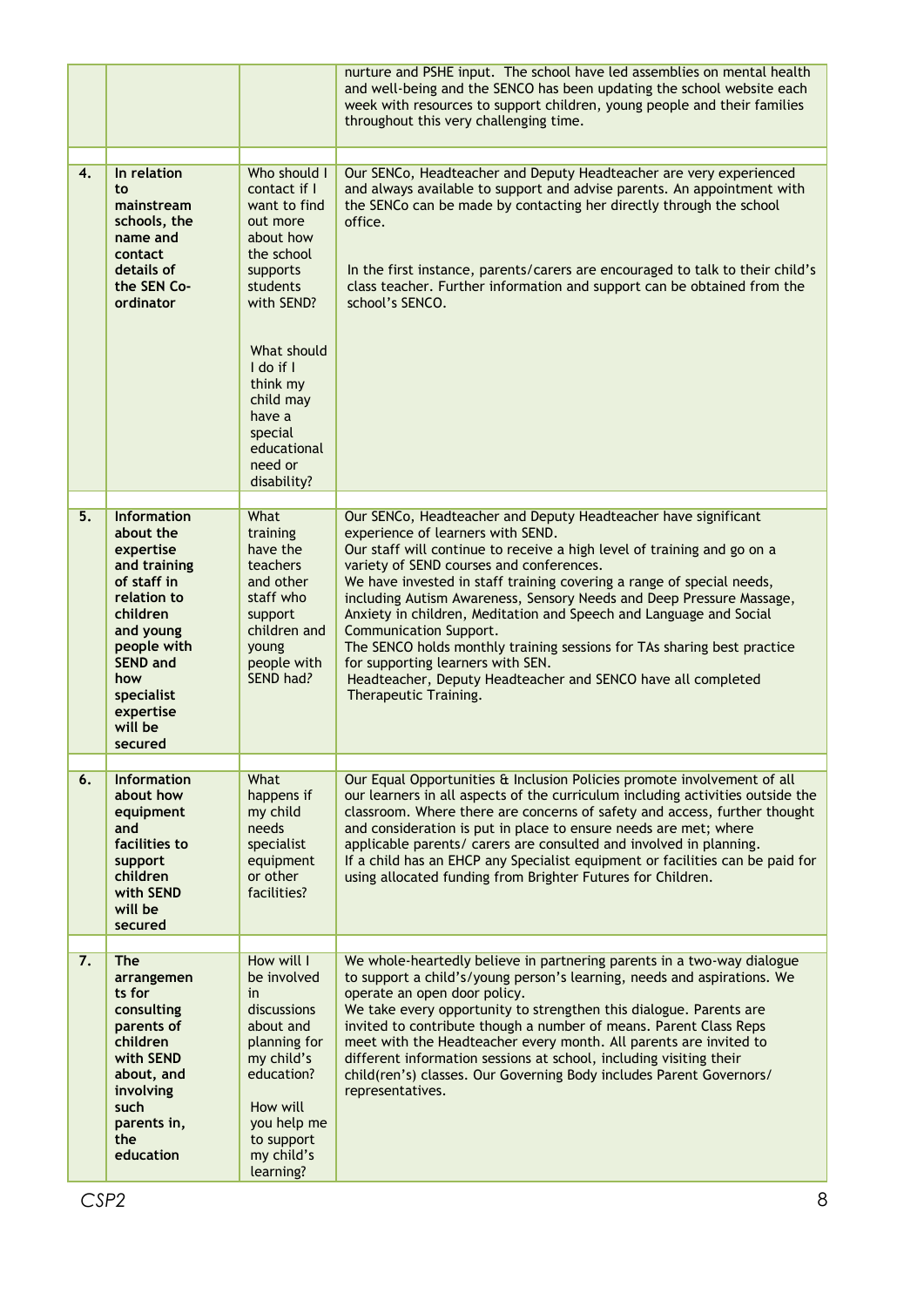|    | of their<br>child                                                                                                                                                                                                                                                                                       |                                                                                                                                                                      |                                                                                                                                                                                                                                                                                                                                                                                                                                                                                              |
|----|---------------------------------------------------------------------------------------------------------------------------------------------------------------------------------------------------------------------------------------------------------------------------------------------------------|----------------------------------------------------------------------------------------------------------------------------------------------------------------------|----------------------------------------------------------------------------------------------------------------------------------------------------------------------------------------------------------------------------------------------------------------------------------------------------------------------------------------------------------------------------------------------------------------------------------------------------------------------------------------------|
| 8. | <b>The</b><br>arrangemen<br>ts for<br>consulting<br>young<br>people with<br>SEN about,<br>and<br>involving<br>them in<br>their<br>education                                                                                                                                                             | How will my<br>child be<br>involved in<br>his/her own<br>learning and<br>decisions<br>made about<br>his/her<br>education?                                            | A students with EHCPs are always invited to attend their Annual Review<br>meetings. As well as attending the meetings, TAs or classroom teachers<br>work with the child to ensure that pupil voice shared and valued.                                                                                                                                                                                                                                                                        |
| 9. | Any<br>arrangemen<br>ts made by<br>the<br>governing<br>body<br>relating to<br>the<br>treatment<br>of<br>complaints<br>from<br>parents of<br>pupils with<br><b>SEND</b><br>concerning<br>the<br>provision<br>made at the<br>school.                                                                      | Who can I<br>contact for<br>further<br>information?<br>Who can I<br>contact if I<br>am not<br>happy<br>about the<br><b>SEN</b><br>provision<br>made for<br>my child? | Please refer to the School Complaints Policy & Procedure.<br>External to the school, Reading IASS (Information Advice and Support<br>Services) can provide impartial support to parents of children with SEND.<br>The Brighter Futures for Children SEN Case Officer for The Heights Primary<br>School is Adeana Robinson.                                                                                                                                                                   |
| 10 | How the<br>governing<br>body<br>involves<br>other<br><b>bodies</b><br>including<br>health and<br>social care,<br>LA support<br>services<br>and<br>voluntary<br>organisation<br>s, in<br>meeting the<br>needs of<br>pupils with<br><b>SEND and in</b><br>supporting<br>the families<br>of such<br>pupils | Who else<br>provides<br>services in<br>school for<br>children<br>with SEN or<br>disabilities?<br>How can my<br>family get<br>support<br>from these<br>services?      | Information regarding external agencies is communicated via the<br>following:<br>School website<br>$\bullet$<br>Noticeboards<br>●<br>Weekly newsletter (The Heights Highlights)<br><b>SENCo</b><br>Class teacher<br>$\bullet$<br>In addition to our notice board, website and updating our staff regularly,<br>our SENCo supports families accessing services through the Local Offer. An<br>appointment with the SENCo can be made by contacting her directly<br>through the school office. |
| 11 | The contact<br>details of<br>support<br>services for<br>the parents                                                                                                                                                                                                                                     | Who should<br>I contact to<br>find out<br>about other<br>support for                                                                                                 | A wide range of support services are detailed on the Brighter Futures for<br>Children Local Offer page.<br>https://brighterfuturesforchildren.org/send/<br>A link to this can also be found on our school website.                                                                                                                                                                                                                                                                           |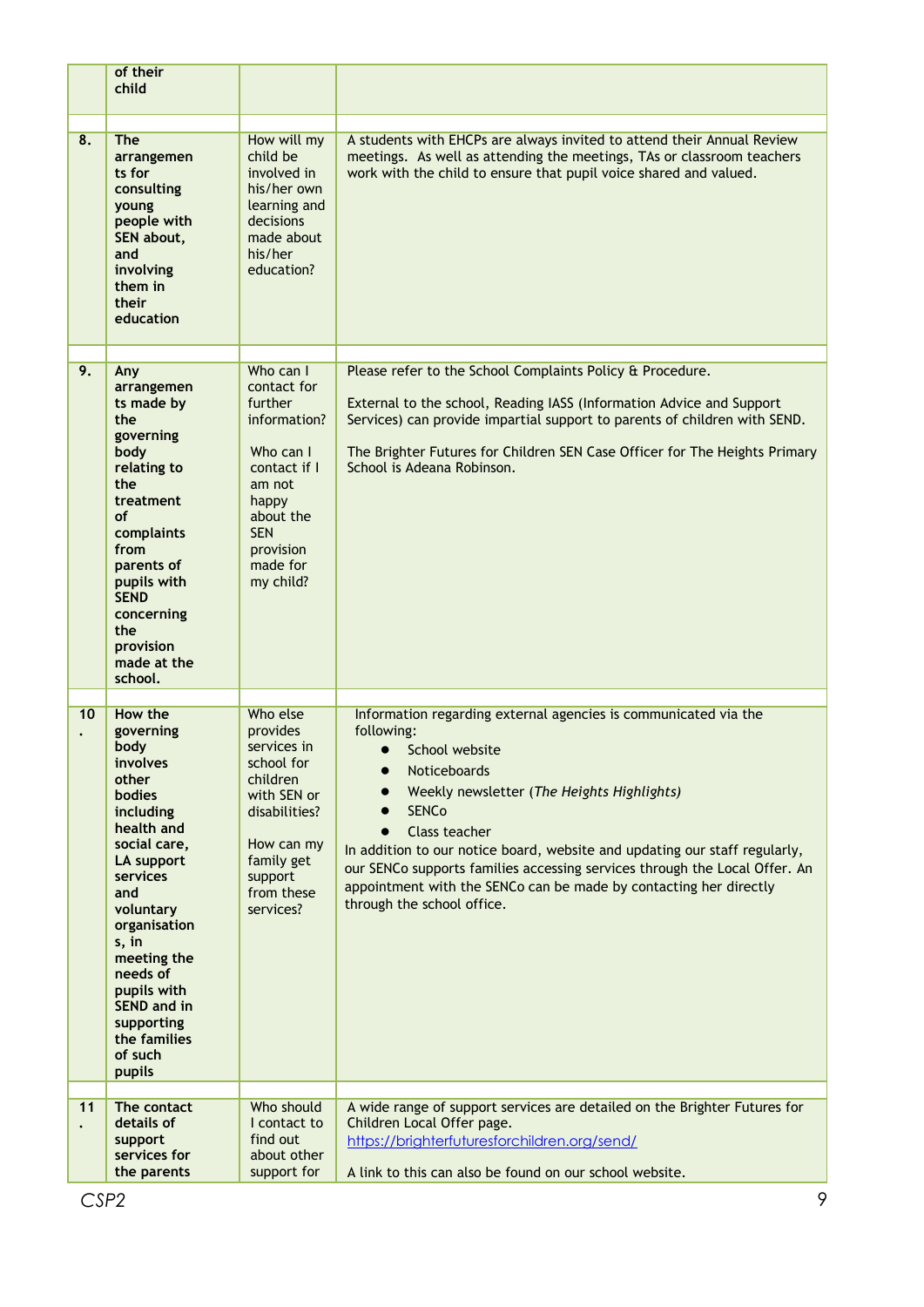|    | of pupils<br>with SEND<br>including<br>those for<br>arrangemen<br>ts made in<br>accordance<br>with clause<br>32.                                                                                      | parents and<br>families of<br>children<br>with SEN or<br>disabilities?                                                                                         | http://www.theheightsprimary.co.uk/special-education-needs<br>Please find below links to local and national charities and organisations<br>that support SEN.<br>https://www.parentingspecialchildren.co.uk/<br>https://www.autism.org.uk/<br>https://www.adhdfoundation.org.uk/<br>https://www.bdadyslexia.org.uk/<br>https://youngminds.org.uk/<br>https://www.cwmt.org.uk/<br>Please find below links to local and national charities and organisations<br>offering support to families throughout the Covid 19 pandemic.<br>https://youngminds.org.uk/find-help/looking-after-<br>yourself/coronavirus-and-mental-health/<br>https://www.childline.org.uk/toolbox/calm-zone/<br>https://www.annafreud.org/coronavirus-support/coronavirus/<br>https://www.gosh.nhs.uk/news/coronavirus-covid-19-information-hub<br>https://www.autism.org.uk/services/helplines/coronavirus/resources/ti<br>ps.aspx<br>In the wake of the tragic incident of terror in Reading the local authority<br>created a helpline to support children, young people and families. The<br>helpline is 0118 937 2080.                                                                                                                                                                                                                                                                                |
|----|-------------------------------------------------------------------------------------------------------------------------------------------------------------------------------------------------------|----------------------------------------------------------------------------------------------------------------------------------------------------------------|------------------------------------------------------------------------------------------------------------------------------------------------------------------------------------------------------------------------------------------------------------------------------------------------------------------------------------------------------------------------------------------------------------------------------------------------------------------------------------------------------------------------------------------------------------------------------------------------------------------------------------------------------------------------------------------------------------------------------------------------------------------------------------------------------------------------------------------------------------------------------------------------------------------------------------------------------------------------------------------------------------------------------------------------------------------------------------------------------------------------------------------------------------------------------------------------------------------------------------------------------------------------------------------------------------------------------------------------------------------------------|
|    |                                                                                                                                                                                                       |                                                                                                                                                                |                                                                                                                                                                                                                                                                                                                                                                                                                                                                                                                                                                                                                                                                                                                                                                                                                                                                                                                                                                                                                                                                                                                                                                                                                                                                                                                                                                              |
| 12 | <b>The</b><br>school's<br>arrangemen<br>ts for<br>supporting<br>pupils with<br><b>SEND</b> in<br>transferring<br>between<br>phases of<br>education                                                    | How will<br>you help my<br>child make<br>a successful<br>move into<br>the next<br>class or<br>secondary<br>school or<br>other move<br><b>or</b><br>transition? | Induction is important to us and we invest time in welcoming our learners<br>in a way that makes them feel a part of our setting. We work well with<br>our pre-school settings and partner schools.<br>Before your child joins The Heights we plan transition visits for pupils<br>and parents and a summer induction session so that all pupils get the<br>opportunity to become familiar with their new setting, the staff and<br>other children.<br>The Early Years Foundation Stage staff visit children in their preschool<br>settings.<br>A welcome booklet for children is given to each preschool setting to<br>help children become familiar with the school site, classrooms and<br>staff.<br>All About Me booklets are sent to all children for them to complete<br>with their parents and return to the school.<br>We offer home visits by our staff before your child starts in our<br>Reception class.<br>Any SEND needs are discussed with our school's SENCo and the class<br>teacher.<br>The Senior Leadership Team, including the SENCO have good links with<br>local Secondary schools. The SENCO will have transition meetings with<br>the SENCO of all Secondary Schools that children from The Heights<br>transition to so that their new schools have a deep understanding of the<br>provision necessary to allow pupils to thrive as they enter KS3. |
| 13 | <b>Information</b><br>on where<br>the LA's<br><b>SEN</b><br>Information<br>Report /<br><b>Local Offer</b><br>is published<br><b>ORDINARILY</b><br><b>AVAILABLE</b><br>statement -<br><b>Provision</b> | Where can I<br>find out<br>about other<br>services<br>that might<br>be available<br>for our<br>family and<br>my child?                                         | The Brighter Futures for Children Local Offer.<br>https://brighterfuturesforchildren.org/send/                                                                                                                                                                                                                                                                                                                                                                                                                                                                                                                                                                                                                                                                                                                                                                                                                                                                                                                                                                                                                                                                                                                                                                                                                                                                               |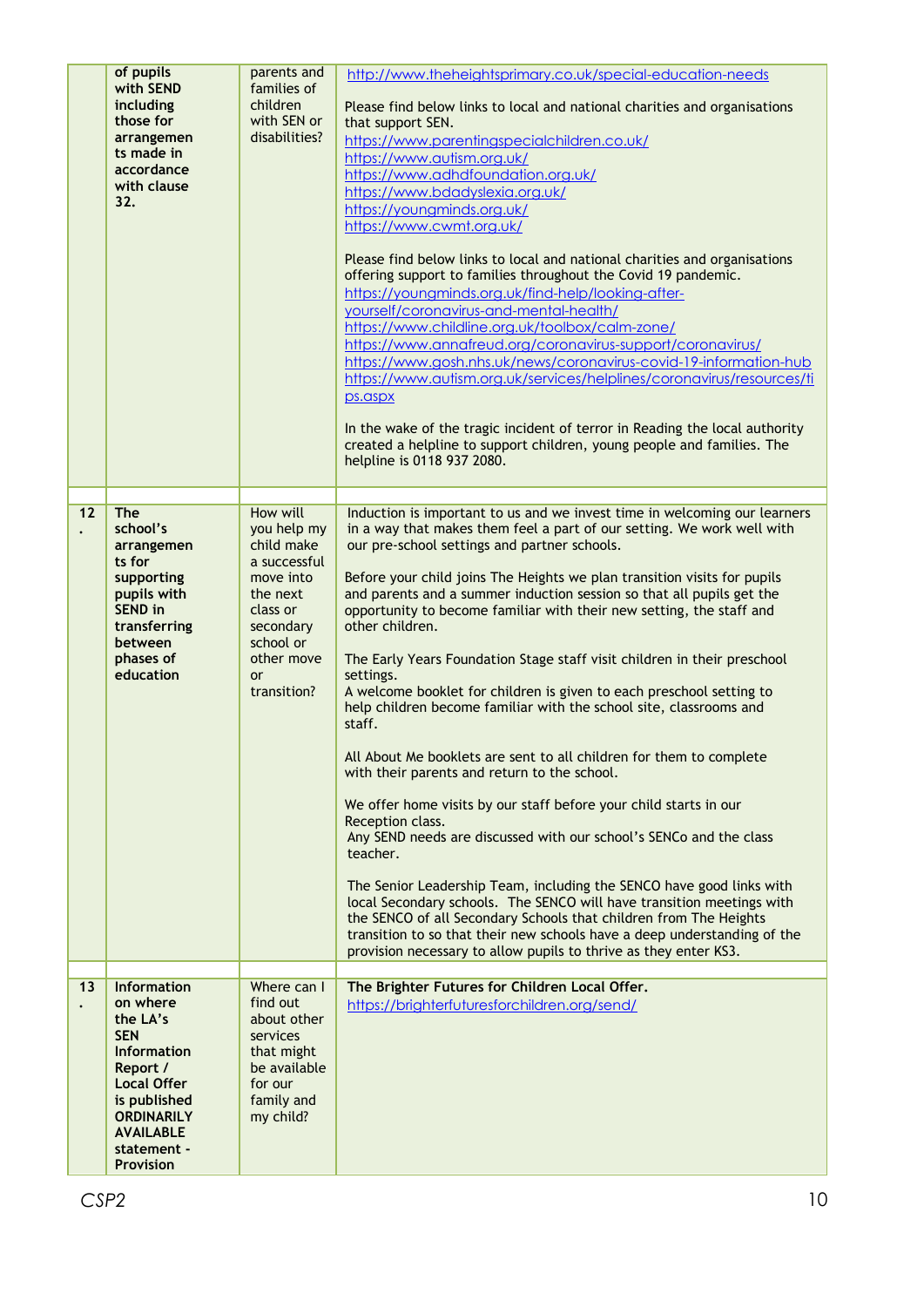|    | the local<br>authority<br>expects to<br>be made<br>available by<br>schools,<br>early years<br>and post-16<br>providers)                                                                                                                                                                                       |                                                                                                                                                                                                         |                                                                                                                                                                                                                                                                                                                                                                                                                                                                                                                                                                                                                                                                                                                                                                                                                                                                                                                                                                                                                                                                                                                                                                                                                                                                                                                                                                                                                                                                                                                                                                                                                                                                                                                                                                                                                                                                                                                                                                                                                                                                                                                                                                                                                                                                                                                                                  |
|----|---------------------------------------------------------------------------------------------------------------------------------------------------------------------------------------------------------------------------------------------------------------------------------------------------------------|---------------------------------------------------------------------------------------------------------------------------------------------------------------------------------------------------------|--------------------------------------------------------------------------------------------------------------------------------------------------------------------------------------------------------------------------------------------------------------------------------------------------------------------------------------------------------------------------------------------------------------------------------------------------------------------------------------------------------------------------------------------------------------------------------------------------------------------------------------------------------------------------------------------------------------------------------------------------------------------------------------------------------------------------------------------------------------------------------------------------------------------------------------------------------------------------------------------------------------------------------------------------------------------------------------------------------------------------------------------------------------------------------------------------------------------------------------------------------------------------------------------------------------------------------------------------------------------------------------------------------------------------------------------------------------------------------------------------------------------------------------------------------------------------------------------------------------------------------------------------------------------------------------------------------------------------------------------------------------------------------------------------------------------------------------------------------------------------------------------------------------------------------------------------------------------------------------------------------------------------------------------------------------------------------------------------------------------------------------------------------------------------------------------------------------------------------------------------------------------------------------------------------------------------------------------------|
| 14 | Arrangemen<br>ts for<br>assessing<br>and<br>reviewing<br>children<br>and young<br>people's<br>progress<br>towards<br>outcomes.<br><b>This should</b><br>include the<br>opportuniti<br>es available<br>to work<br>with<br>parents and<br><b>young</b><br>people as<br>part of this<br>assessment<br>and review | What<br>opportuniti<br>es will we<br>as parents<br>and our<br>child have<br>to review<br>our child's<br>progress<br>towards the<br>agreed<br>outcomes?<br>How often<br>will these<br>reviews<br>happen? | We regularly share progress feedback with all our learners and their<br>families. In addition, we have a number of opportunities where<br>parents/carers can meet with staff to discuss learner progress. At such<br>meetings (and through other means) we clearly share what can be done<br>by families at home to support the learning at school. We nurture an<br>open dialogue of two-way feedback and therefore welcome ideas and<br>suggestions from parents. This is also reinforced by generic updates on<br>the curriculum which we share through The Heights Highlights, our<br>newsletter, and/or our website. We host a number of curriculum<br>evenings/ learning events to help families understand what learning is<br>expected and how they can best support their child's/young person's<br>need. Should more regular contact be required, our staff make suitable<br>arrangements to ensure this is put in place. We believe in supporting the<br>development of parenting skills and as such aim to deliver workshops on-<br>site working in collaboration with other agencies.<br>• We have an open door policy so parents can discuss any concerns<br>with staff before and after school.<br>• We offer two parent consultations a year and one full annual<br>report for every pupil.<br>Children with EHCPs have Individual Challenge and<br>$\bullet$<br>Achievement Plan meetings with the classroom teacher and<br>SENCO every term to review, reflect upon and set targets.<br>We produce a weekly newsletter (The Heights Highlights) sharing<br>and celebrating our learners' activities and achievements and<br>weekly class overviews in all year groups which show what the<br>children are learning each week.<br>• We are continuing to develop our online portals and portfolios<br>(Google Classroom and Tapestry) for our learners, which enables<br>parents to see the activities and individual progress made by thir<br>children and weekly Parent Planners are sent to all parents,<br>informing them of what the children in each year group will be<br>focussing on.<br>The school holds a range of information sessions for parents<br>$\bullet$<br>throughout the year on issues such as 'How to support your child<br>with Phonics, Reading, Writing and Maths' & how PSHE is taught<br>in school. |
|    |                                                                                                                                                                                                                                                                                                               |                                                                                                                                                                                                         |                                                                                                                                                                                                                                                                                                                                                                                                                                                                                                                                                                                                                                                                                                                                                                                                                                                                                                                                                                                                                                                                                                                                                                                                                                                                                                                                                                                                                                                                                                                                                                                                                                                                                                                                                                                                                                                                                                                                                                                                                                                                                                                                                                                                                                                                                                                                                  |

| 15 | Who can I contact for further information? | The Heights Main Office: 0118 357 0123                       |
|----|--------------------------------------------|--------------------------------------------------------------|
|    |                                            | Mrs Tanja Van Schie (SENCO)<br>senco@theheightsprimary.co.uk |
|    | What is the complaints procedure?          | Please refer to the School Complaints Policy &<br>Procedure. |

| Our external partners are            |
|--------------------------------------|
| <b>Educational Psychologist</b>      |
| Speech & Language Therapist          |
| Social Care                          |
| <b>Canine Assisted Learning</b>      |
| <b>Play Therapy</b>                  |
| <b>Primary Mental Health Workers</b> |
| <b>Occupational Therapy</b>          |